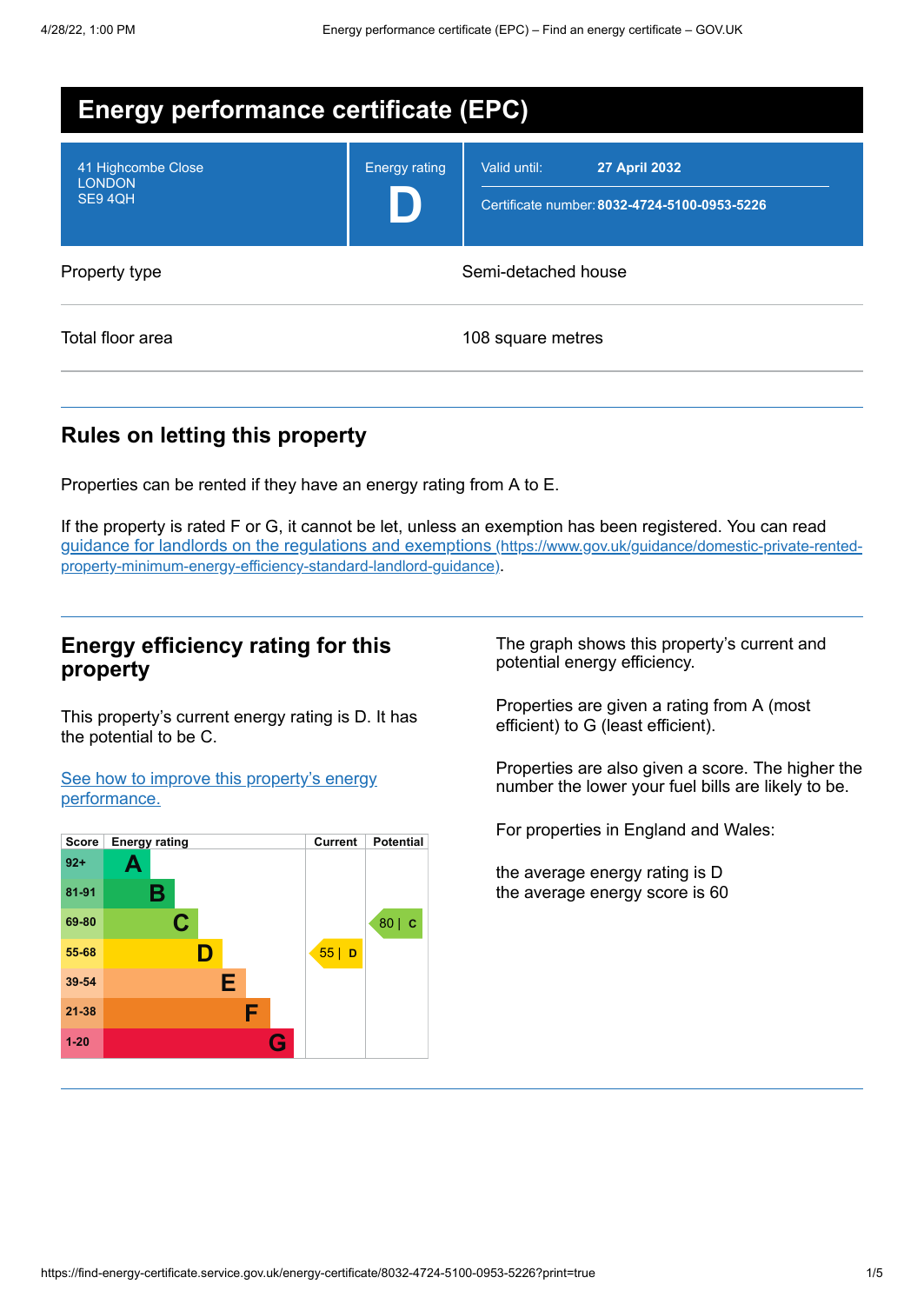## **Breakdown of property's energy performance**

This section shows the energy performance for features of this property. The assessment does not consider the condition of a feature and how well it is working.

Each feature is assessed as one of the following:

- very good (most efficient)
- good
- average
- poor
- very poor (least efficient)

When the description says "assumed", it means that the feature could not be inspected and an assumption has been made based on the property's age and type.

| <b>Feature</b>       | <b>Description</b>                             | Rating    |
|----------------------|------------------------------------------------|-----------|
| Wall                 | Solid brick, as built, no insulation (assumed) | Very poor |
| Wall                 | Cavity wall, as built, insulated (assumed)     | Very good |
| Roof                 | Pitched, no insulation (assumed)               | Very poor |
| Roof                 | Pitched, insulated (assumed)                   | Good      |
| Window               | Fully double glazed                            | Good      |
| Main heating         | Boiler and radiators, mains gas                | Good      |
| Main heating control | Programmer, room thermostat and TRVs           | Good      |
| Hot water            | From main system                               | Good      |
| Lighting             | Low energy lighting in 75% of fixed outlets    | Very good |
| Floor                | Suspended, no insulation (assumed)             | N/A       |
| Floor                | Solid, insulated (assumed)                     | N/A       |
| Secondary heating    | None                                           | N/A       |

#### **Primary energy use**

The primary energy use for this property per year is 294 kilowatt hours per square metre (kWh/m2).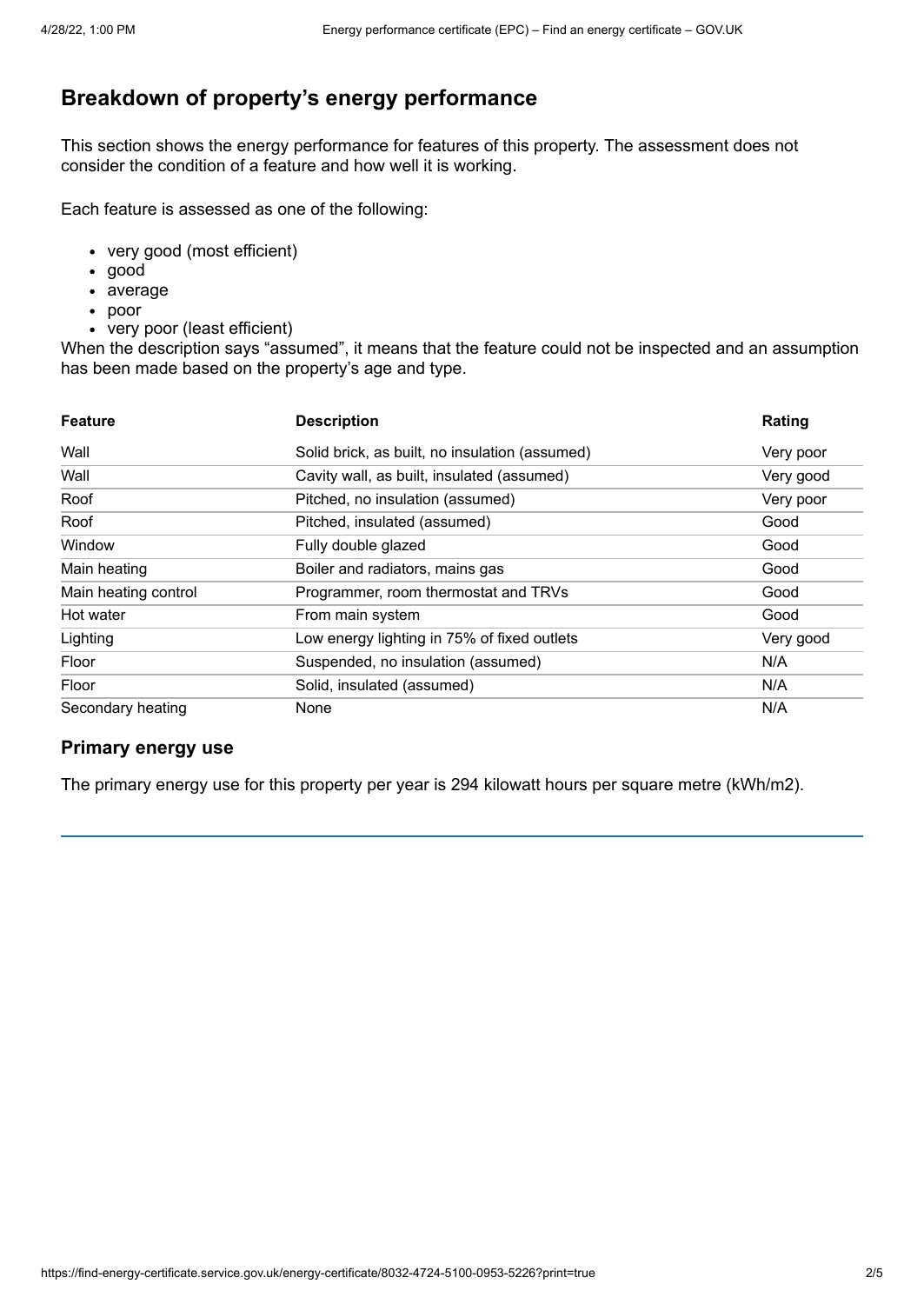| <b>Environmental impact of this</b><br>property                                                        |                 | This property produces                                                                                                                        | 5.6 tonnes of CO2 |
|--------------------------------------------------------------------------------------------------------|-----------------|-----------------------------------------------------------------------------------------------------------------------------------------------|-------------------|
| This property's current environmental impact<br>rating is E. It has the potential to be C.             |                 | This property's potential<br>production                                                                                                       | 2.3 tonnes of CO2 |
| Properties are rated in a scale from A to G<br>based on how much carbon dioxide (CO2) they<br>produce. |                 | By making the recommended changes, you<br>could reduce this property's CO2 emissions by<br>3.3 tonnes per year. This will help to protect the |                   |
| Properties with an A rating produce less CO2                                                           |                 | environment.                                                                                                                                  |                   |
| than G rated properties.                                                                               |                 | Environmental impact ratings are based on<br>assumptions about average occupancy and                                                          |                   |
| An average household<br>produces                                                                       | 6 tonnes of CO2 | energy use. They may not reflect how energy is<br>consumed by the people living at the property.                                              |                   |

## <span id="page-2-0"></span>**Improve this property's energy performance**

By following our step by step recommendations you could reduce this property's energy use and potentially save money.

Carrying out these changes in order will improve the property's energy rating and score from D (55) to C (80).

| <b>Step</b>                             | <b>Typical installation cost</b> | <b>Typical yearly saving</b> |
|-----------------------------------------|----------------------------------|------------------------------|
| 1. Internal or external wall insulation | £4.000 - £14.000                 | £174                         |
| 2. Floor insulation (suspended floor)   | £800 - £1.200                    | £38                          |
| 3. Low energy lighting                  | £30                              | £19                          |
| 4. Condensing boiler                    | £2.200 - £3.000                  | £133                         |
| 5. Solar water heating                  | £4.000 - £6.000                  | £39                          |
| 6. Solar photovoltaic panels            | £3,500 - £5,500                  | £354                         |

#### **Paying for energy improvements**

Find energy grants and ways to save energy in your home. [\(https://www.gov.uk/improve-energy-efficiency\)](https://www.gov.uk/improve-energy-efficiency)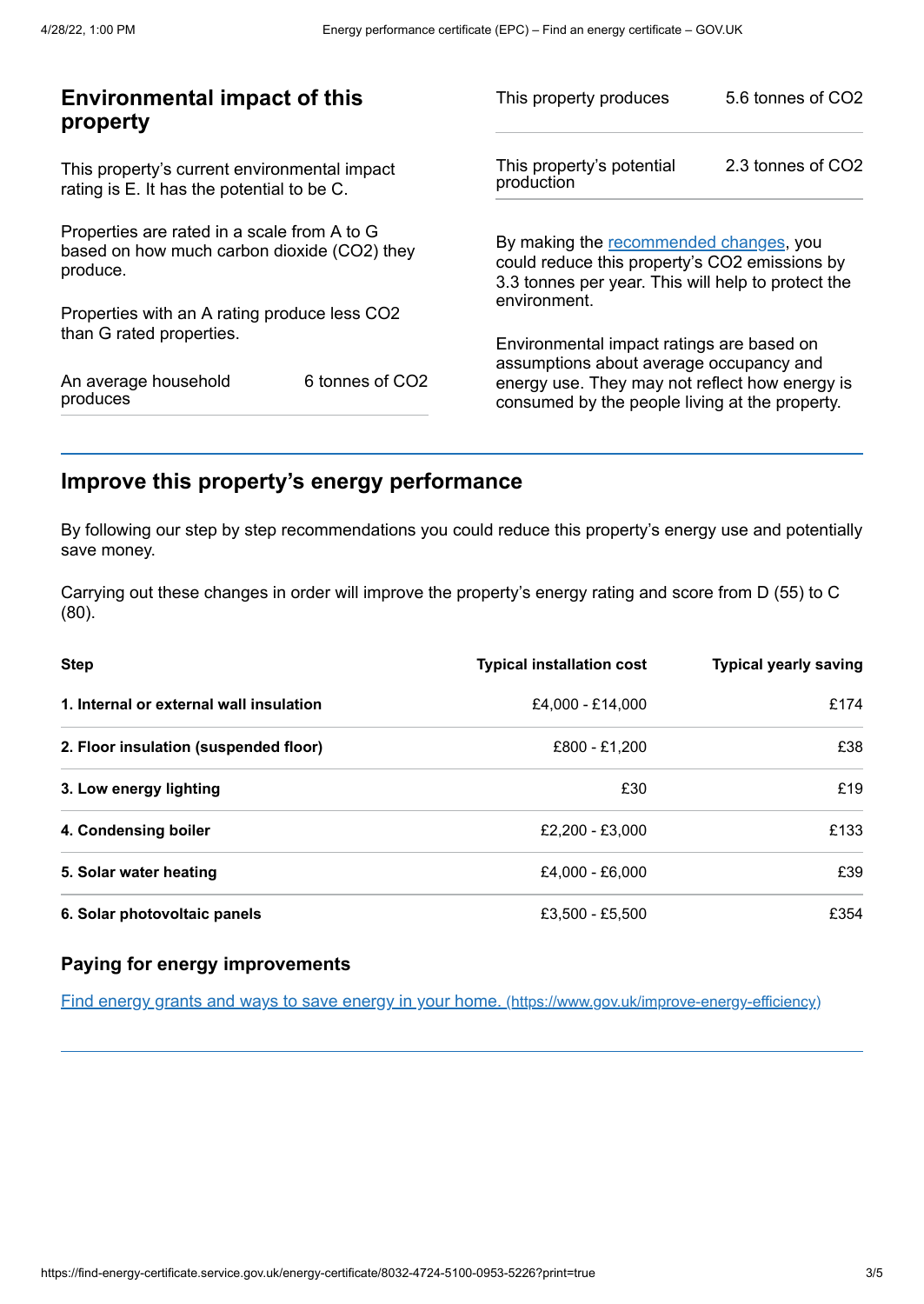| <b>Estimated energy use and</b><br>potential savings                                                                                                                                                              |       | Heating use in this property                                         |                                                             |
|-------------------------------------------------------------------------------------------------------------------------------------------------------------------------------------------------------------------|-------|----------------------------------------------------------------------|-------------------------------------------------------------|
| Estimated yearly energy<br>cost for this property                                                                                                                                                                 | £1111 | Heating a property usually makes up the<br>majority of energy costs. |                                                             |
| Potential saving                                                                                                                                                                                                  | £401  |                                                                      | Estimated energy used to heat this property                 |
|                                                                                                                                                                                                                   |       | Space heating                                                        | 14641 kWh per year                                          |
| The estimated cost shows how much the<br>average household would spend in this property<br>for heating, lighting and hot water. It is not based<br>on how energy is used by the people living at the<br>property. |       | Water heating<br>insulation                                          | 3108 kWh per year<br>Potential energy savings by installing |
| The potential saving shows how much money                                                                                                                                                                         |       | <b>Type of insulation</b>                                            | Amount of energy saved                                      |
| you could save if you complete each<br>recommended step in order.                                                                                                                                                 |       | Loft insulation                                                      | 3685 kWh per year                                           |
| For advice on how to reduce your energy bills<br>visit Simple Energy Advice<br>(https://www.simpleenergyadvice.org.uk/)                                                                                           |       | Solid wall insulation                                                | 3975 kWh per year                                           |